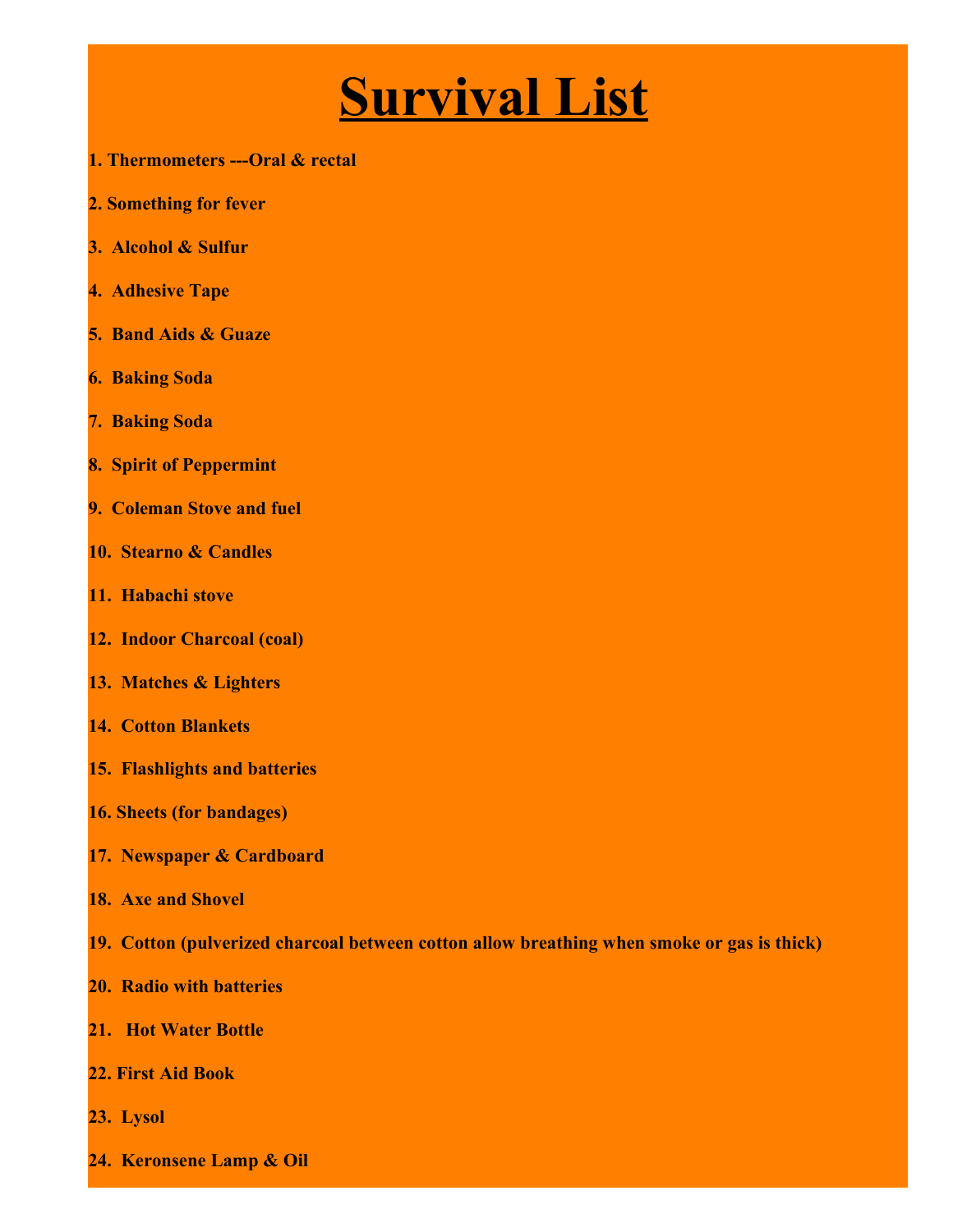- **25. Plywood (for making splints and tourniquets)**
- **26. 2 Large Metal garbage cans (for waste)**
- **27. Lime (for waste disposal)**
- **28. Syrup (good for burns)**
- **29. White flour**
- **30. Teas**
	- **a. Comfrey root is good to cleans lungs**
	- **b. Golden Seal cleans blood and boosts other teas**
	- **c. Peppermint is good for headaches**
	- **d. Blackhorse is good for colds and coughs**
	- **e. Foenugreek is good for fever.**
- **31. Iodine (purifies water; 1 drop per gallon)**
- **32. Papaya Leaf (draws out soreness)**

**33. Canned Goods, Dry food, Soap, Scissors, Ammonia, Water, Fire Extinguisher, Safety pins, Eye dropper, Tub.**

## **Advice on Survival**

**Get a one year supply of food**

**Get out of debt.**

**Pay cash**

**Plant a garden and fruit trees**

**Keep a supply of wood on hand**

**Get a wood burning stove**

**Store plenty of water in glass bottles**

**Learn food storage, Talk and plan cooperation with family, Be ready to cooperate with local officials.**